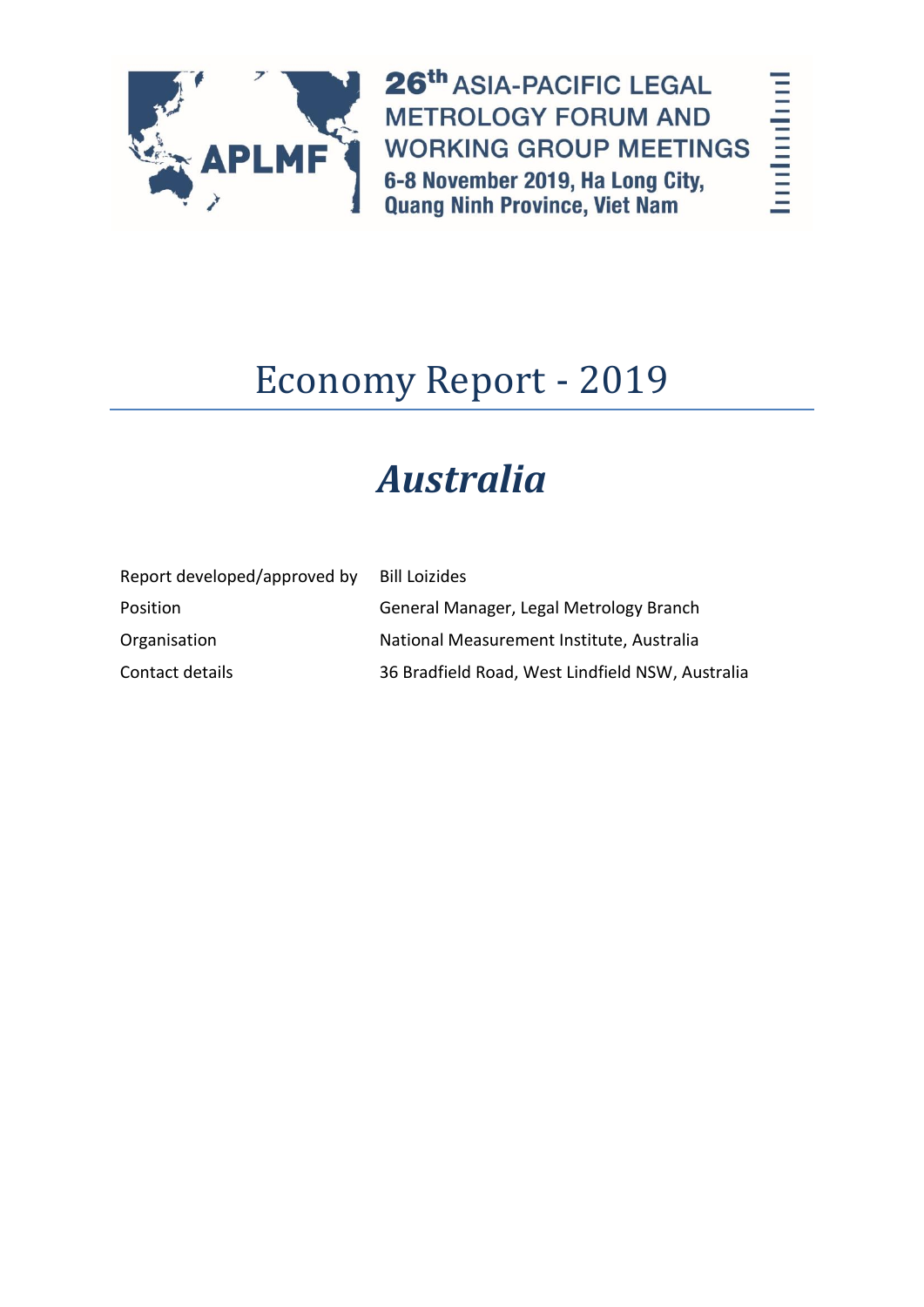# **SECTION 1 – Organisation and structure for metrology**

# **Organisation Structures**

#### NMI Australia (NMIA)

NMIA is a division within the Department of Industry, Innovation and Science. It is Australia's peak measurement body responsible for trade measurement and biological, chemical, legal and physical metrology. Our vision is to provide measurement policy, science and regulation that underpins the economy and well-being of Australia. NMIA is currently focusing on greater engagement with and increasing services to the energy, health, environment and food sectors.

#### Legal Metrology Branch

NMIA's Legal Metrology Branch administers Australia's legal metrology infrastructure. Its policy aims are to provide an efficient and effective national trade measurement system across Australia for the community, business and government. NMIA focus on achieving this by building confidence in all aspects of trade measurement through a unified, national metrological system. Legal Metrology Branch also work with other regulators that depend upon the measurement system to develop and maintain systems and services that support the use of accurate measurement in areas such as road safety and resource management.

The Legal Metrology Branch's consists of five sections – Policy and Regulatory Services; Business Services, Compliance & Communications; Measurement Law Review; Training and Technology Transfer; and Trade Measurement Services. Training and Technology Transfer provides services across all branches of NMIA.

The Branch's objectives are to maintain a high level of general awareness and transparency in trade measurement transactions; to ensure an effective compliance framework; and to continually improve Australia's legal metrology framework.

#### Regulator performance structure and reporting requirements

NMIA annually self-assesses its performance against a set of Key Performance Indicators (KPI's) in the government's Regulator Performance Framework. The framework consists of six outcomesbased KPI's focused on reducing regulatory burden, communications, risk-based and proportionate approaches, efficient and coordinated monitoring, transparency and continuous improvement. NMIA is required to review how it operates and the imposition it creates when administering regulation.

NMIA publishes an annual report which is based on its self-assessment and is externally validated by stakeholders. The report identifies the extent to which NMIA is achieving the KPIs in the Framework and supports NMIA to recognise areas for improvement.

# **Legislative Frameworks**

#### Update on the Measurement Law Review

In November 2017, the Australian Governmen[t announced](https://www.minister.industry.gov.au/ministers/craiglaundy/media-releases/measurement-it-rules) the first comprehensive review of Australia's measurement legislation since the commencement of the *National Measurement Act 1960*.



**Australian Government** Department of Industry. Innovation and Science

**National Measurement Institute**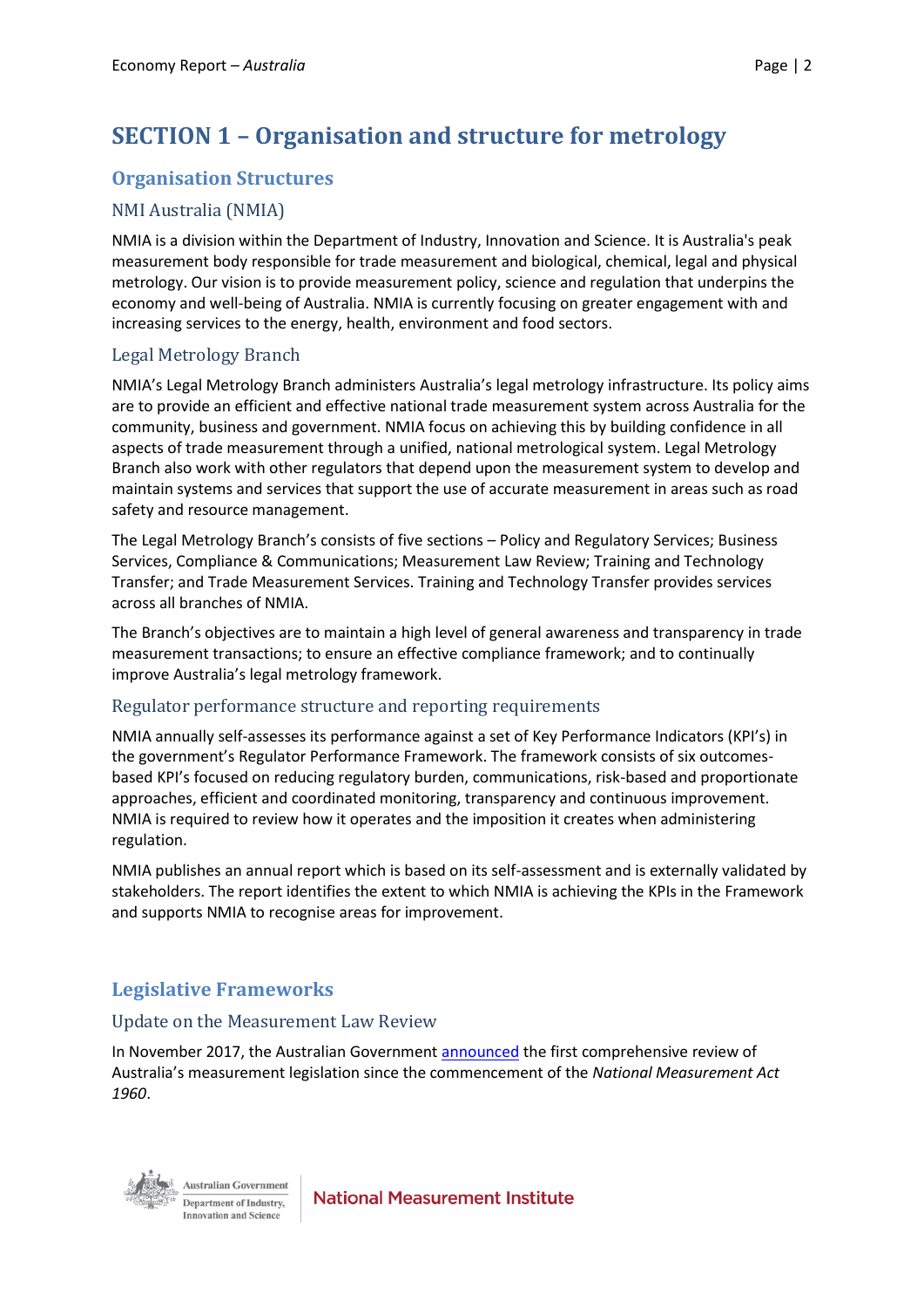The [Measurement Law Review](https://www.industry.gov.au/regulation-and-standards/measurement-standards/measurement-law-review) (the Review) aims to simplify, streamline and modernise Australia's measurement framework to ensure it meets Australia's measurement needs now and into the future. The Review is nearing the completion of the initial [public consultation phase,](https://www.minister.industry.gov.au/ministers/seselja/media-releases/public-consultation-commences-australias-measurement-laws) with consultations on the final two discussion papers to close in December. In-depth analysis of stakeholder submissions has begun on the following aspects of Australia's measurement framework:

- 1. Scope of Australia's Measurement Laws
- 2. Traceability
- 3. Measuring Instruments
- 4. Transactions Based on Measurement
- 5. Third-party Arrangements
- 6. Compliance Arrangements

Following the completion of this analysis, a range of options will be developed for consideration by Government in 2020.

### **International arrangements and engagement**

#### Meetings attended

Australia was represented at the following international meetings since the 2018 APLMF meeting:

- The 54th CIML Meeting in October 2019 in Bratislava, Slovak Republic;
- Pacific Island Forum Secretariat Quality Infrastructure Workshop from 2-6 September 2019 in Nadi, Fiji;
- The OIML Certification System (OIML-CS) meeting in March 2019, hosted by NMi Certin in Delft, The Netherlands;
- As co-convenor with Canada, Australia attended the OIML TC 7/SC 5/p 1: Dimensional measuring instruments meeting in May 2019, hosted by Measurement Canada in Ottawa, Canada;
- As convenor, Australia attended the OIML TC 12/p 1: Instruments for measuring electrical quantities meeting in May 2019, hosted by the Finnish Safety and Chemicals Agency Tukes in Helsinki, Finland;
- The Digital Transformation of Legal Metrology Workshop "European Metrology Cloud" in May 2019, hosted by PTB in Berlin, Germany
- The OIML TC 8/SC 3/p 4 (Dynamic volume and mass measurement) in March 2019, hosted by the National Regulator for Compulsory Specifications (NRCS) in Cape Town, South Africa.

NMIA will be hosting the next OIML TC 9/SC 2/p 10 meeting as part of the revision of OIML R 51 Automatic catchweighing instruments in the first half of 2020 in Sydney. Australia. In March 2019 NMIA become an Issuing Authority, Test Laboratory and Utilizer for OIML R 50 (Belt Weighers) under the OIML-CS.

#### International Training

 NMIA delivered training on electrical measurements to officials from Saudi Standards, Metrology and Quality Organization.

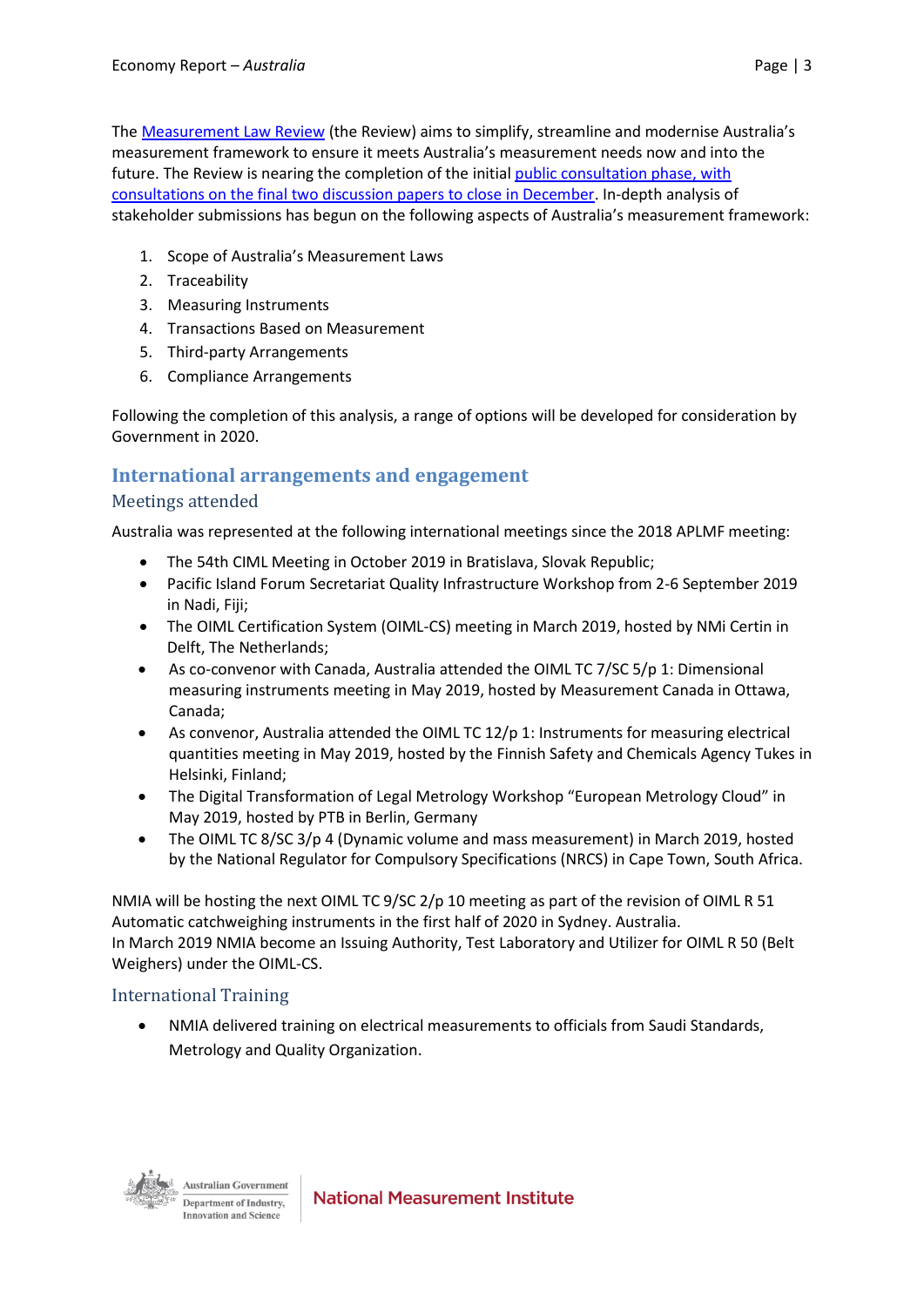# **SECTION 2 – Key activities of 2018/19**

## **Working with industry**

#### Public consultations

In the period November, 2018 to October, 2019 the following public consultations were undertaken:

- Development of a national regulatory framework for Near Infrared (NIR) instruments used for trade in the sugar industry for quality measurements;
- The adoption of OIML R 50 (2014) as Australia's pattern approval standard for belt weighers;
- Measurement Law Review Papers 2-4 "Measurements in Everyday Life" sought stakeholder views on the topics of; Traceable Measurements, Measuring Instruments and Measurement-Based Transactions;
- Revision of OIML R 117 Dynamic measuring systems for liquids other than water; NMIA sought comments from Australian stakeholders on the 2<sup>nd</sup> Committee Draft
- Development of new OIML Recommendation Continuous totalizing automatic weighing instruments of the arched chute type: NMIA sought comments from Australian stakeholders on the 2<sup>nd</sup> and 3<sup>rd</sup> Committee Drafts;
- Revision of OIML R 51 Automatic catchweighing instruments; NMIA sought comments from Australian stakeholders on the 1<sup>st</sup> Working Draft;
- Measurement Law Review Papers 5 and 6 "Third Party Arrangements" and Compliance Arrangements" were launched.

#### Domestic training

- In 2018/2019 the Training and Technology Transfer Section offered classroom-based training courses and consultancies only, with **over 400** participants attending **35** face-to-face metrology courses.
- The completion and implementation of the following e-learning commenced in 2018/2019:
	- o Verifying fuel dispensers;
	- o Verifying non-automatic weighing instruments;
	- o Weighbridge operations..

#### **Protecting consumers**

The fundamental principle of NMI's National Compliance Policy is to minimise harm without creating unnecessary compliance costs or burdens for business. This approach incorporates three compliance principles:

- 1. Proportionality any regulatory response is proportionate to the impact of any actual or potential harm.
- 2. Consistency a consistent approach is taken when interpreting, applying and enforcing national trade measurement legislation.
- 3. Transparency NMIA is accessible, provides clear guidance on all aspects of our legislation and is open about our policies, processes and, where permitted, its decisions.

### A Risk-Based Approach to Minimise Harm

The aim of NMI's administration of legal metrology regulatory compliance is to minimise harm without creating unnecessary compliance costs or burdens for business.



**Australian Government Department of Industry.** Innovation and Science

**National Measurement Institute**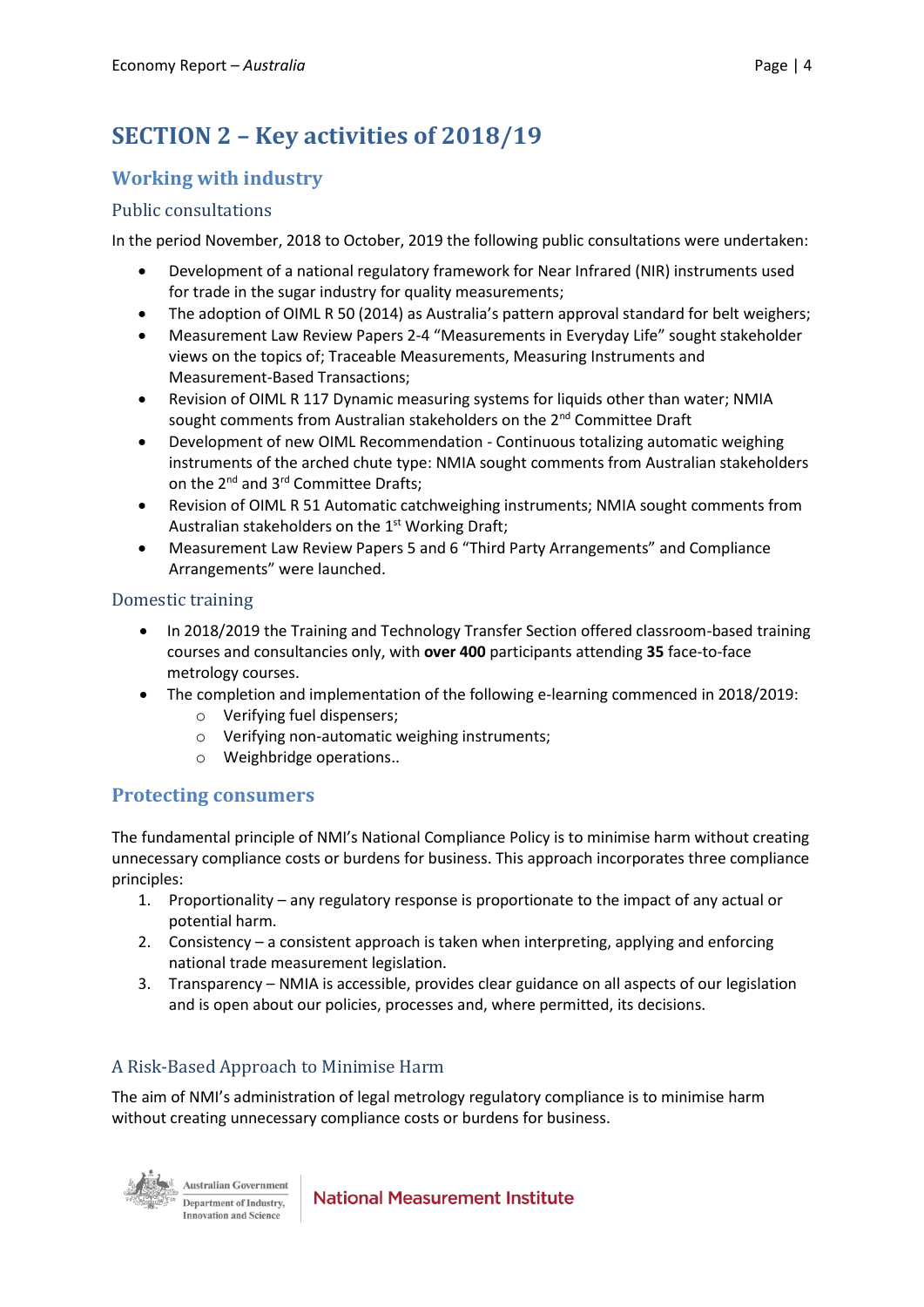We measure risk in terms of the harm and likelihood of regulatory non-compliance. Some of the factors used to determine harm include:

- impact on confidence in the measurement system
- extent of financial detriment to consumers or industry
- impact on maintaining a level playing field for business competition
- ability of consumers to make informed purchasing decisions.

In assessing risk we consider the impact of any single instance and/or the cumulative effect of many individual instances of non-compliance. We use a risk-based approach when:

- prioritising the development and maintenance of legal metrology infrastructure (for example, pattern approval standards, National Instrument Test Procedures and appointment of Authorities)
- targeting compliance activities
- determining the appropriate and proportionate regulatory response where non-compliance is identified.

#### Recognising compliance history

Consideration of risk when determining regulatory responses will also be guided by previous compliance history. For example, NMI may:

- consider appropriate levels of surveillance for particular traders that have demonstrated a commitment to compliance through adoption of robust quality assurance systems or an industry code of conduct
- prioritise responding to complaints received about potential breaches of trade measurement law based on the compliance record of industry sectors and/or particular traders.

#### Program-Driven Compliance Activities

NMI combines market intelligence, consumer complaints and stakeholder feedback with compliance history to plan and implement targeted inspection programs for industry sectors that have a higher risk of non-compliance with the requirements of trade measurement law.

NMI undertakes pilot programs to assess the level of risk associated with non-compliance in particular or emerging industry sectors. These pilot programs are used to determine whether a targeted program needs to be introduced.

NMI allocates a small portion of its resources to maintain a base level of compliance monitoring activity through random audits. These provide visibility in the wider market. The 'potential' for a low-risk entity to be subject to some form of compliance activity can be a sufficient incentive for these entities to continue to voluntarily meet their obligations.

NMI also takes advantage of the presence of its trade measurement inspection force in the field to undertake market surveillance and investigation activities on behalf of other Commonwealth agencies, such as the Department of Health and the Australian Competition and Consumer Commission.



**Australian Government** Department of Industry. Innovation and Science

**National Measurement Institute**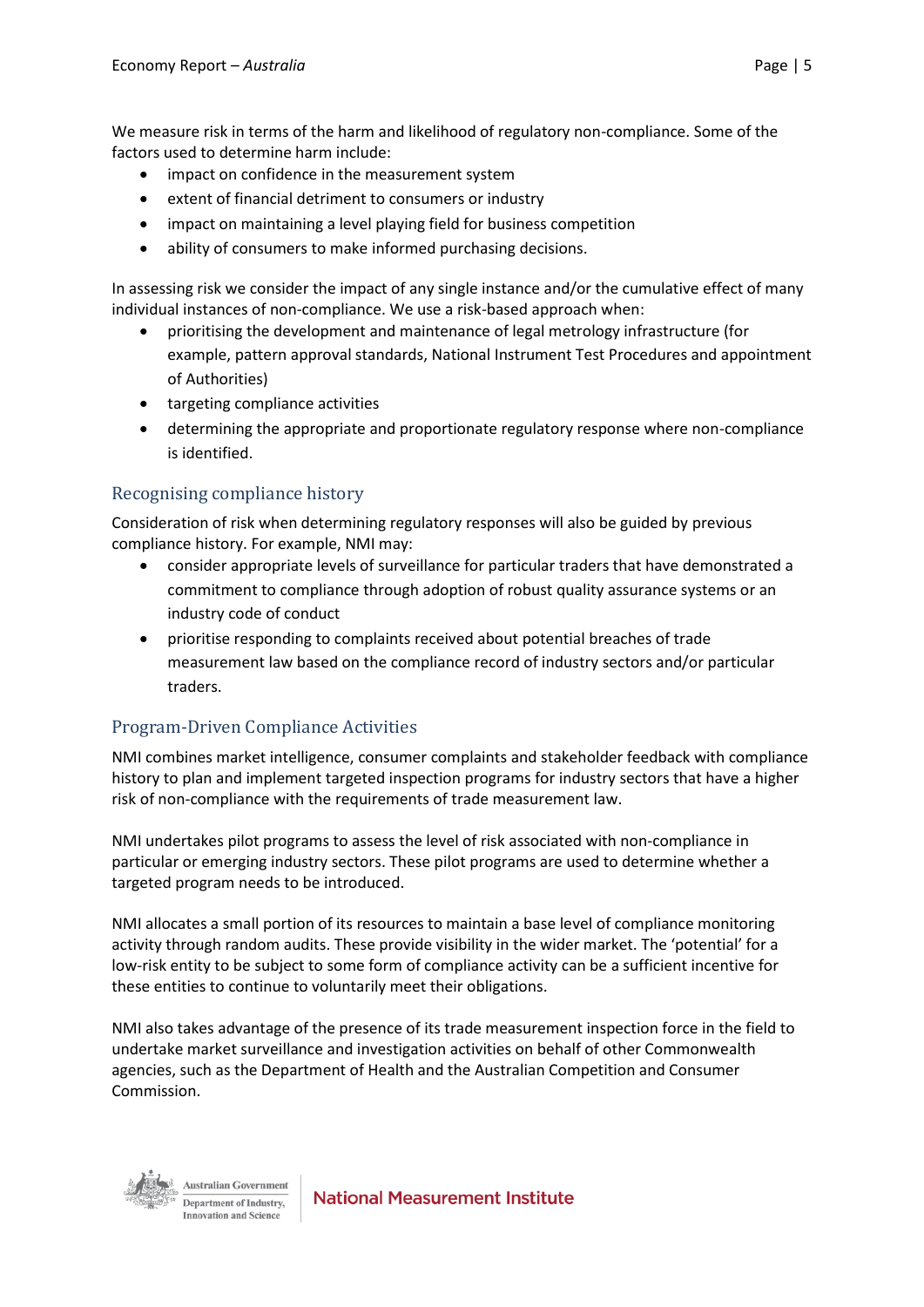## **Projects - What we did and what we learned**

#### Regulatory Amendments

NMIA recently completed amendments to Australia's *National Measurement Regulations 1999* and *National Trade Measurements Regulations 2009*. These amendments:

- Align the Australia's measurement framework with the 2018 redefinition of the SI base units of measurement; and
- Implemented a new, more sustainable fee structure for the provision of NMIA regulatory services, including pattern approval testing and certification, the issuing of servicing licences and the appointment of legal metrology authorities and utility meter verifiers.

These projects emphasised the value of providing multiple avenues of engagement with internal and external stakeholders, including video conference, email, internet service and face-to-face meetings. By ensuring that all stakeholders are able to have their say and provide meaningful input to regulatory amendments that affect them, the overall outcome and implementation is greatly improved.

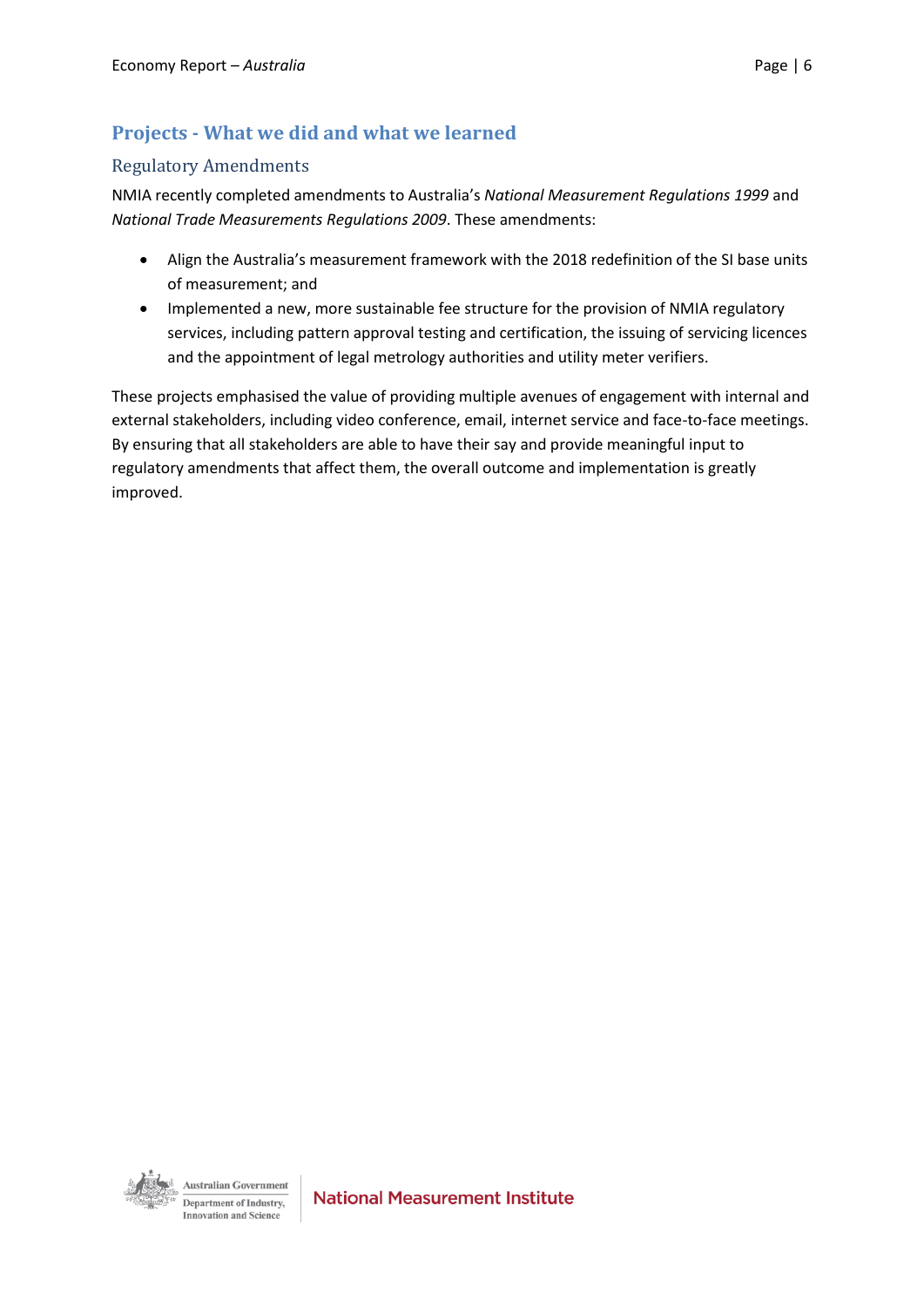# **SECTION 3 – Future focus**

# **New initiatives planned (next 1-2 years)**

#### National Compliance Plan

The National Compliance Plan for 2019-2020 has been launched and aimed to help support confidence in the accuracy for measurements used in trade for Australian consumers and businesses.

#### Concentrated national audit programs

Under this program methodology, first introduced in 2018-19, all trade measurement inspectors will be involved together in a concentrated national audit, focused on a single industry sector over a specific time period, to assess compliance with trade measurement regulations.

Two major factors determining which traders are targeted in these national audits will be:

- previously identified non-compliance
- relative market shares of industry participants

Four concentrated national audit programs will be undertaken in 2019-20:

#### 1. Major supermarkets

Major supermarket audits will include a focus on the compliance of measuring instruments as well as products that are packed 'in-store' (such as bakery goods) and supermarkets' own brands, as these represent an increasing part of the retail offering.

#### 2. Retail fuel

Compliance monitoring has identified that the proportion of retail fuel dispensers inaccurate to consumer disadvantage doubled between 2016-16 and 2017-18, from 2.4 per cent to 4.8 per cent. This trend was confirmed during the 2018-19 Retail Fuel audit program.

#### 3. Meat, fish and poultry retail

This program will include a particular focus on traders identified as non-compliant during the 2017- 18 Meat, Fish and Poultry Retail program.

#### 4. Licensed premises

This program will focus on the sale of beer and prescribed spirits in licensed premises to ensure consumer are receiving correct measure.

#### Verified instrument audits

The integrity of most trade measurement transaction depends on accurate measuring instruments. NMI appoints organisations called Servicing Licensees to ensure trade instruments are accurate before being used (verification). This program will audit recently verified instruments to ensure that verification is being undertaken correctly.



**Australian Government** Department of Industry. Innovation and Science